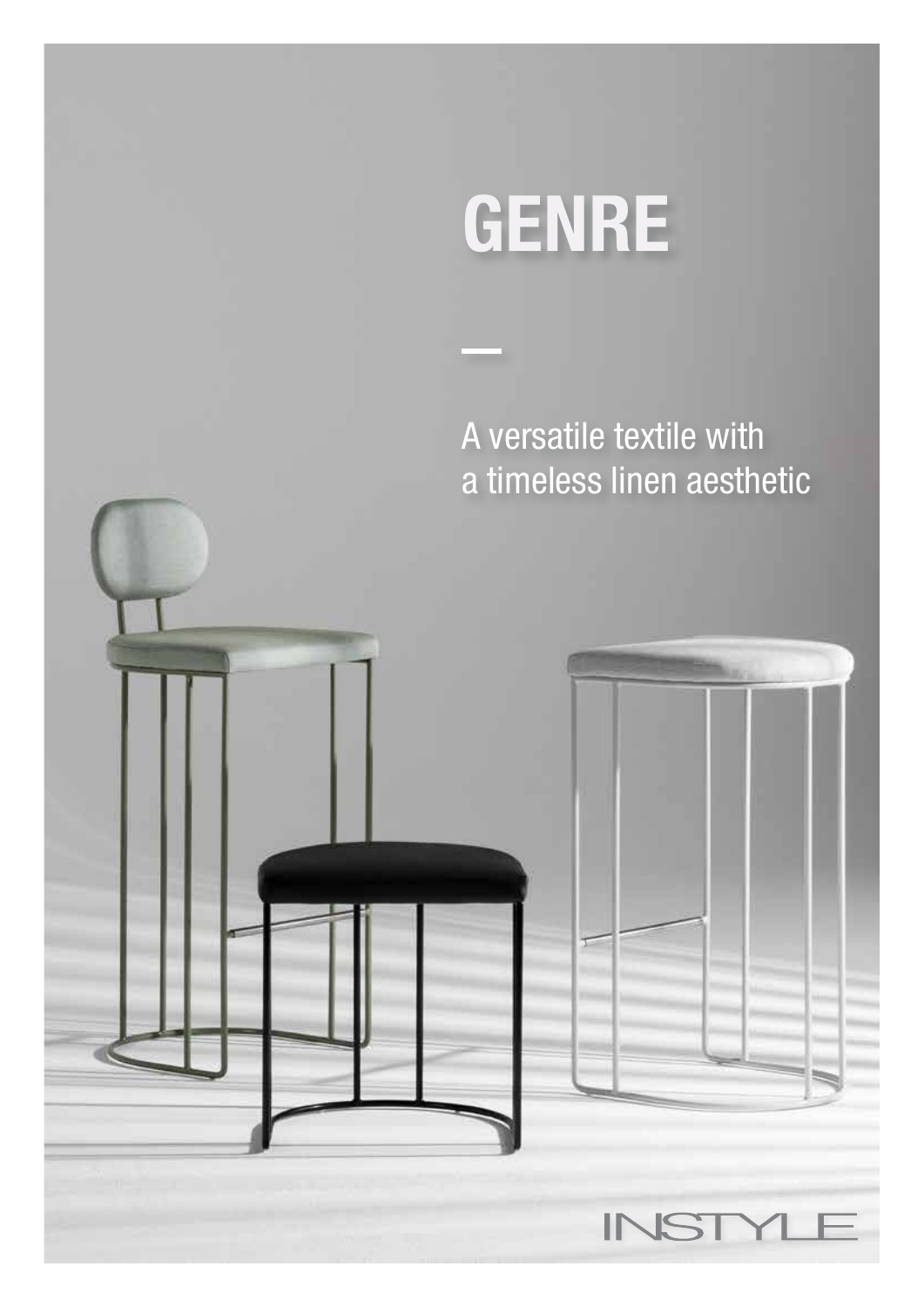





GENRE Fiction GENRE Noir



GENRE Romance GENRE Western GENRE Classical GENRE Fringe GENRE Folk GENRE Classical







GENRE Theatre **GENRE Sci Fi** 







GENRE Documentary GENRE Blues GENRE Opera GENRE Drama



GENRE Group

GENRE Fantasy



GENRE Disco



GENRE Electronic GENRE List



GENRE Opera





GENRE Ethos GENRE Abstract



GENRE Tap



GENRE Musical



GENRE History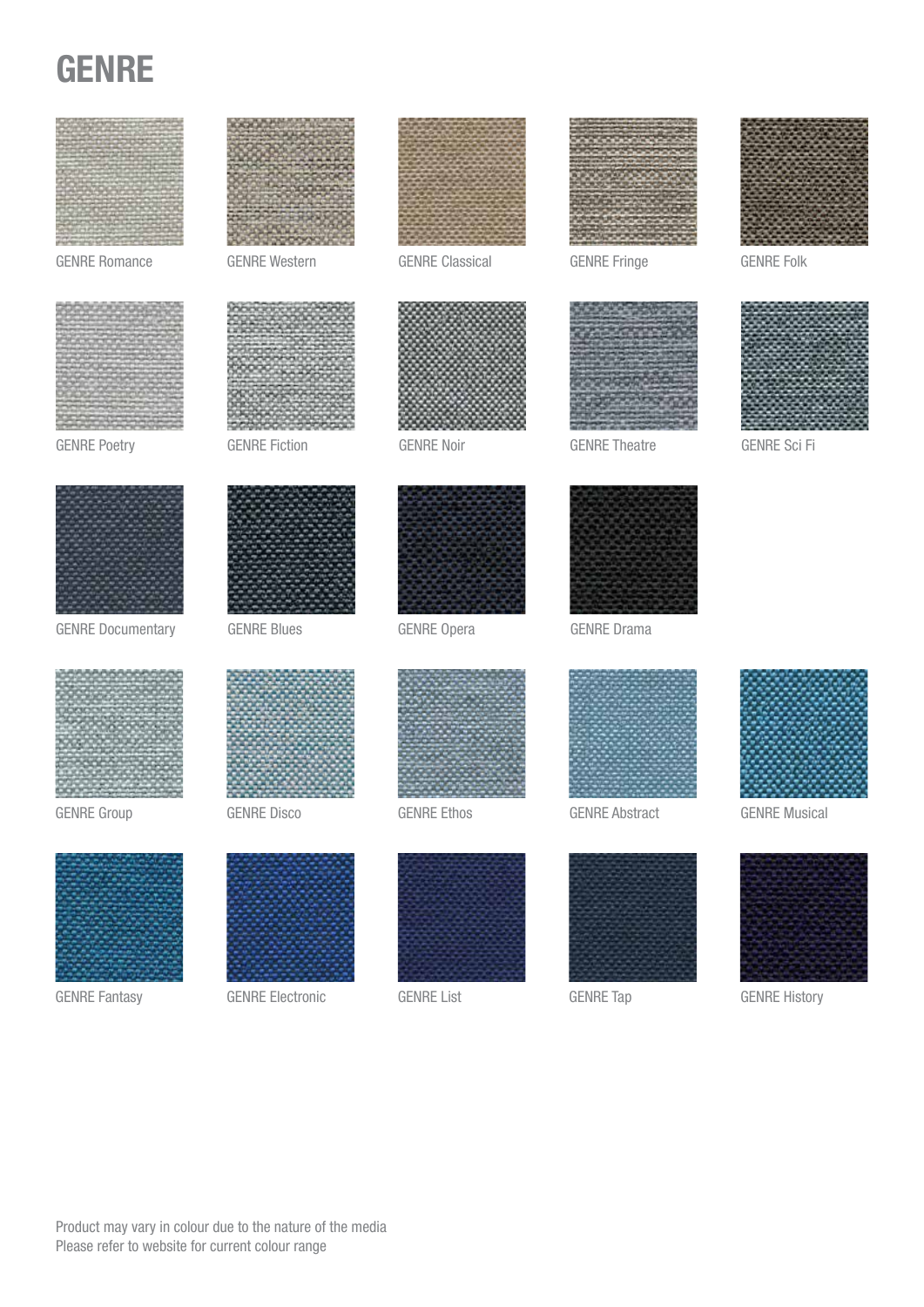



GENRE Alternative GENRE Rap GENRE Comedy GENRE Jazz GENRE Hip Hop





GENRE Mime GENRE New Wave GENRE Indie GENRE Funk GENRE Techno













GENRE Jazz









GENRE Swing GENRE Latin GENRE Salsa







Product may vary in colour due to the nature of the media Please refer to website for current colour range